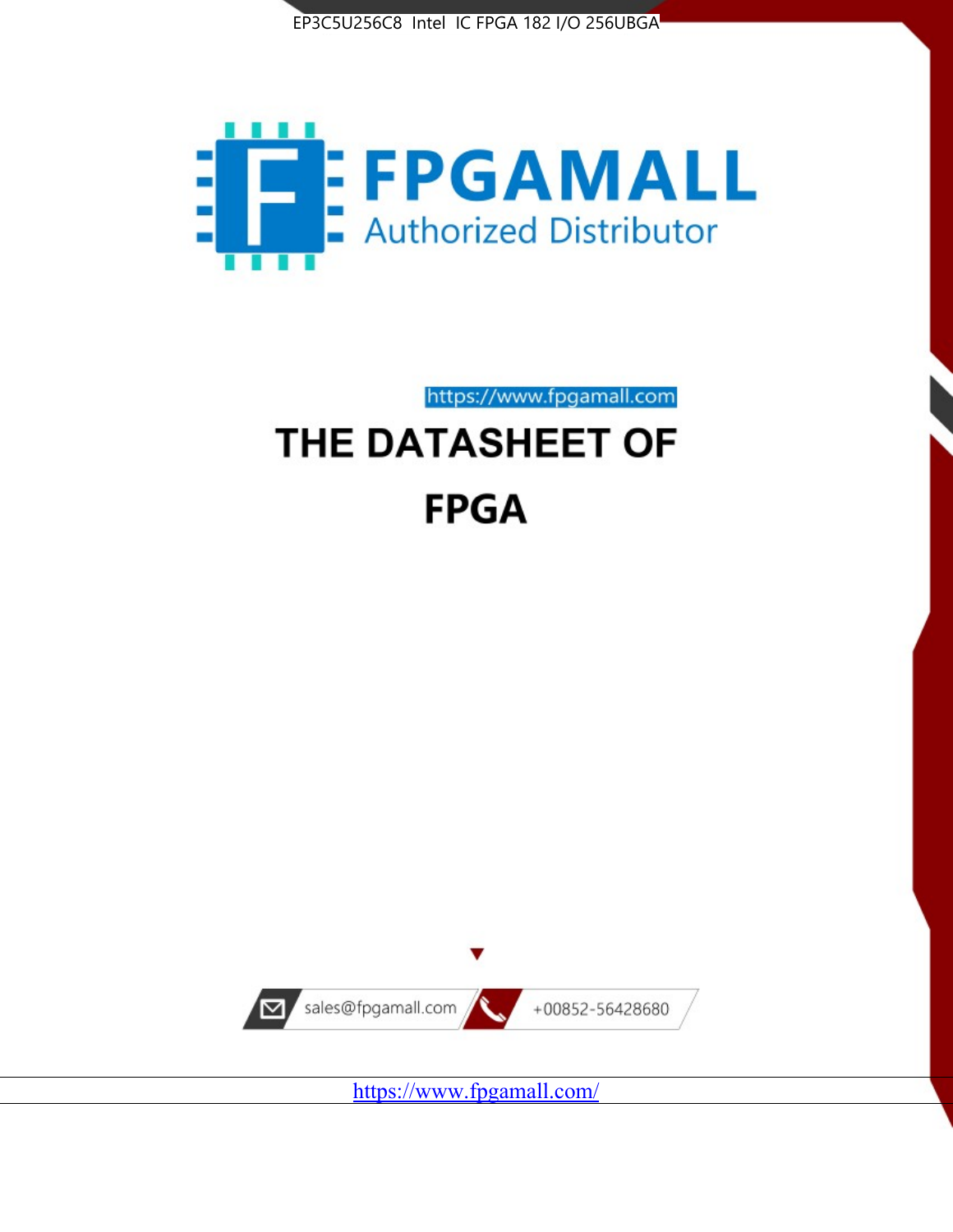EP3C5U256C8 Intel IC FPGA 182 I/O 256UBGA



## **1. Cyclone III Device Family Overview**

#### **CIII51001-2.4**

Cyclone® III device family offers a unique combination of high functionality, low power and low cost. Based on Taiwan Semiconductor Manufacturing Company (TSMC) low-power (LP) process technology, silicon optimizations and software features to minimize power consumption, Cyclone III device family provides the ideal solution for your high-volume, low-power, and cost-sensitive applications. To address the unique design needs, Cyclone III device family offers the following two variants:

- Cyclone III—lowest power, high functionality with the lowest cost
- Cyclone III LS—lowest power FPGAs with security

With densities ranging from about 5,000 to 200,000 logic elements (LEs) and 0.5 Megabits (Mb) to 8 Mb of memory for less than  $\frac{1}{4}$  watt of static power consumption, Cyclone III device family makes it easier for you to meet your power budget. Cyclone III LS devices are the first to implement a suite of security features at the silicon, software, and intellectual property (IP) level on a low-power and high-functionality FPGA platform. This suite of security features protects the IP from tampering, reverse engineering and cloning. In addition, Cyclone III LS devices support design separation which enables you to introduce redundancy in a single chip to reduce size, weight, and power of your application.

This chapter contains the following sections:

- "Cyclone III Device Family Features" on page 1–1
- "Cyclone III Device Family Architecture" on page 1–6
- "Reference and Ordering Information" on page 1–12

#### **Cyclone III Device Family Features**

Cyclone III device family offers the following features:

#### **Lowest Power FPGAs**

- Lowest power consumption with TSMC low-power process technology and Altera® power-aware design flow
- Low-power operation offers the following benefits:
	- Extended battery life for portable and handheld applications
	- Reduced or eliminated cooling system costs
	- Operation in thermally-challenged environments
- Hot-socketing operation support

@ 2012 Altera Corporation. All rights reserved. ALTERA, ARRIA, CYCLONE, HARDCOPY, MAX, MEGACORE, NIOS, QUARTUS and STRATIX words and logos are trademarks of Altera Corporation and registered in the U.S. Patent and Trademar



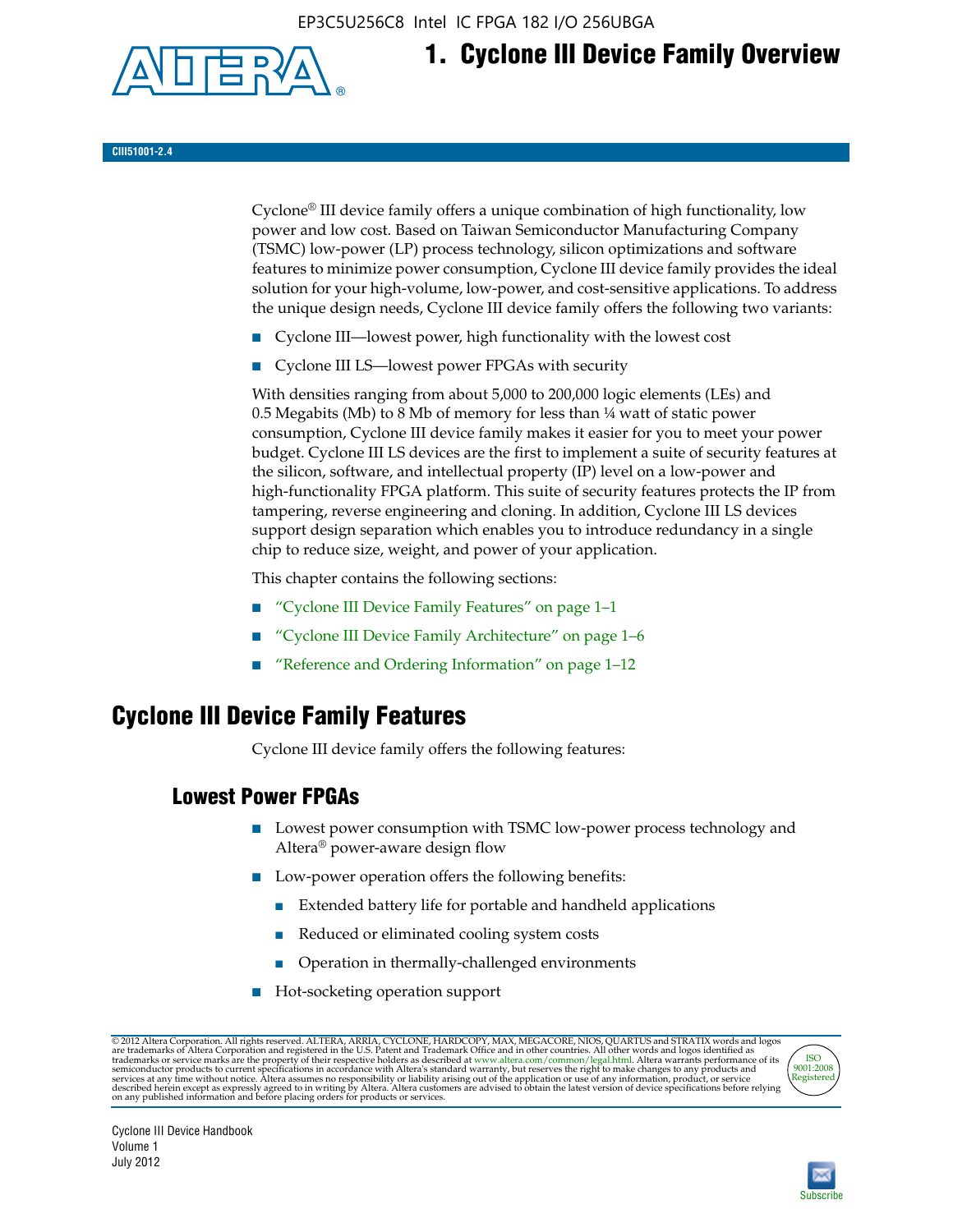#### **Design Security Feature**

Cyclone III LS devices offer the following design security features:

- Configuration security using advanced encryption standard (AES) with 256-bit volatile key
- Routing architecture optimized for design separation flow with the Quartus<sup>®</sup> II software
	- Design separation flow achieves both physical and functional isolation between design partitions
- Ability to disable external JTAG port
- Error Detection (ED) Cycle Indicator to core
	- Provides a pass or fail indicator at every ED cycle
	- Provides visibility over intentional or unintentional change of configuration random access memory (CRAM) bits
- Ability to perform zeroization to clear contents of the FPGA logic, CRAM, embedded memory, and AES key
- Internal oscillator enables system monitor and health check capabilities

#### **Increased System Integration**

- High memory-to-logic and multiplier-to-logic ratio
- High I/O count, low-and mid-range density devices for user I/O constrained applications
	- Adjustable I/O slew rates to improve signal integrity
	- Supports I/O standards such as LVTTL, LVCMOS, SSTL, HSTL, PCI, PCI-X, LVPECL, bus LVDS (BLVDS), LVDS, mini-LVDS, RSDS, and PPDS
	- Supports the multi-value on-chip termination (OCT) calibration feature to eliminate variations over process, voltage, and temperature (PVT)
- Four phase-locked loops (PLLs) per device provide robust clock management and synthesis for device clock management, external system clock management, and I/O interfaces
	- Five outputs per PLL
	- Cascadable to save I/Os, ease PCB routing, and reduce jitter
	- Dynamically reconfigurable to change phase shift, frequency multiplication or division, or both, and input frequency in the system without reconfiguring the device
- Remote system upgrade without the aid of an external controller
- Dedicated cyclical redundancy code checker circuitry to detect single-event upset (SEU) issues
- Nios<sup>®</sup> II embedded processor for Cyclone III device family, offering low cost and custom-fit embedded processing solutions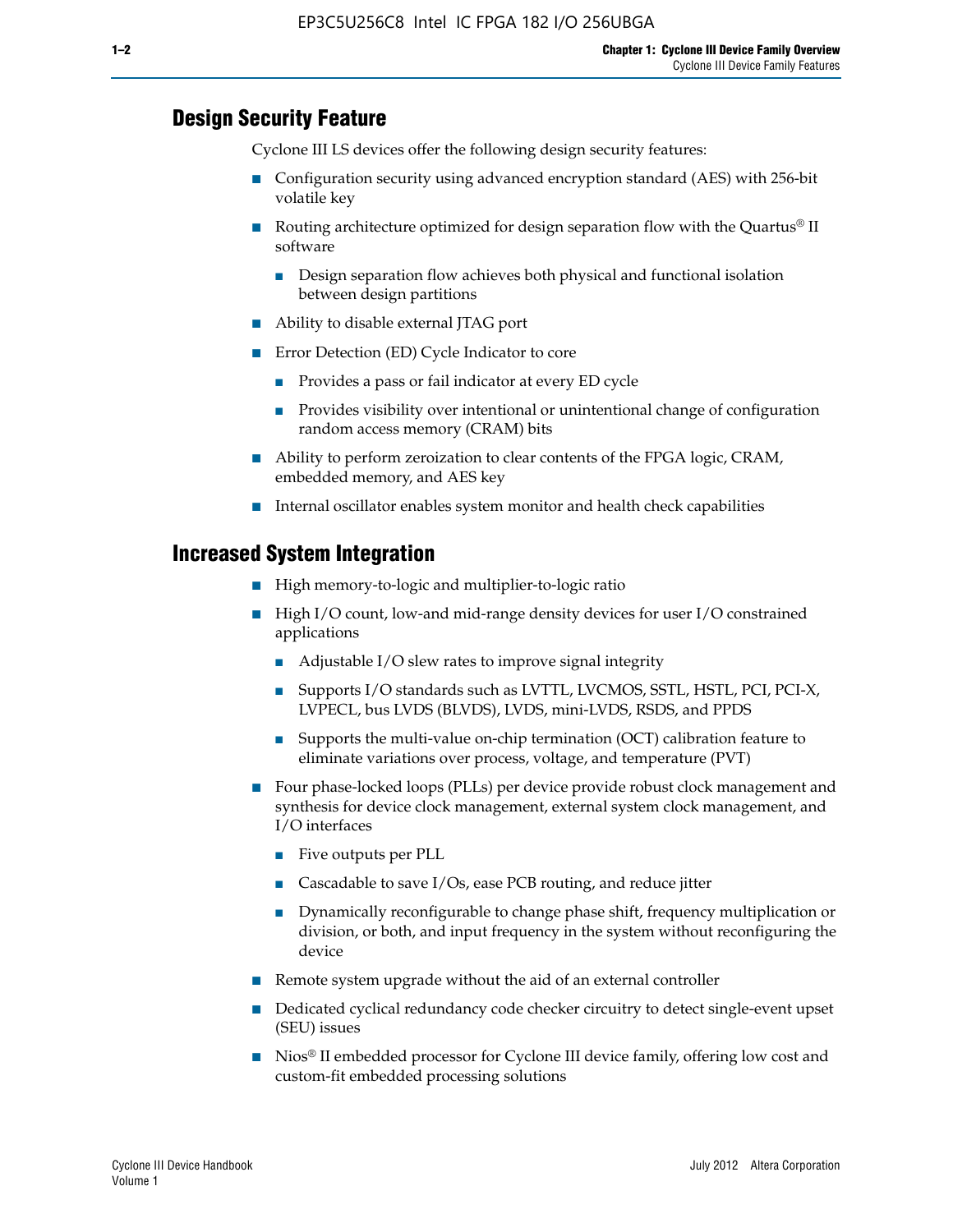- Wide collection of pre-built and verified IP cores from Altera and Altera Megafunction Partners Program (AMPP) partners
- Supports high-speed external memory interfaces such as DDR, DDR2, SDR SDRAM, and QDRII SRAM
	- Auto-calibrating PHY feature eases the timing closure process and eliminates variations with PVT for DDR, DDR2, and QDRII SRAM interfaces

Cyclone III device family supports vertical migration that allows you to migrate your device to other devices with the same dedicated pins, configuration pins, and power pins for a given package-across device densities. This allows you to optimize device density and cost as your design evolves.

Table 1–1 lists Cyclone III device family features.

**Table 1–1. Cyclone III Device Family Features**

| <b>Family</b>     | <b>Device</b> | <b>Logic</b><br><b>Elements</b> | Number of<br>M9K<br><b>Blocks</b> | <b>Total RAM</b><br><b>Bits</b> | 18 x 18<br><b>Multipliers</b> | <b>PLLs</b>    | Global<br><b>Clock</b><br><b>Networks</b> | <b>Maximum</b><br>User I/Os |
|-------------------|---------------|---------------------------------|-----------------------------------|---------------------------------|-------------------------------|----------------|-------------------------------------------|-----------------------------|
|                   | <b>EP3C5</b>  | 5,136                           | 46                                | 423,936                         | 23                            | $\overline{2}$ | 10                                        | 182                         |
|                   | EP3C10        | 10,320                          | 46                                | 423,936                         | 23                            | $\overline{2}$ | 10                                        | 182                         |
|                   | EP3C16        | 15,408                          | 56                                | 516,096                         | 56                            | 4              | 20                                        | 346                         |
| Cyclone III       | EP3C25        | 24,624                          | 66                                | 608,256                         | 66                            | 4              | 20                                        | 215                         |
|                   | EP3C40        | 39,600                          | 126                               | 1,161,216                       | 126                           | 4              | 20                                        | 535                         |
|                   | EP3C55        | 55,856                          | 260                               | 2,396,160                       | 156                           | 4              | 20                                        | 377                         |
|                   | EP3C80        | 81,264                          | 305                               | 2,810,880                       | 244                           | 4              | 20                                        | 429                         |
|                   | EP3C120       | 119,088                         | 432                               | 3,981,312                       | 288                           | 4              | 20                                        | 531                         |
|                   | EP3CLS70      | 70,208                          | 333                               | 3,068,928                       | 200                           | 4              | 20                                        | 429                         |
| Cyclone III<br>LS | EP3CLS100     | 100,448                         | 483                               | 4,451,328                       | 276                           | 4              | 20                                        | 429                         |
|                   | EP3CLS150     | 150,848                         | 666                               | 6,137,856                       | 320                           | 4              | 20                                        | 429                         |
|                   | EP3CLS200     | 198,464                         | 891                               | 8,211,456                       | 396                           | 4              | 20                                        | 429                         |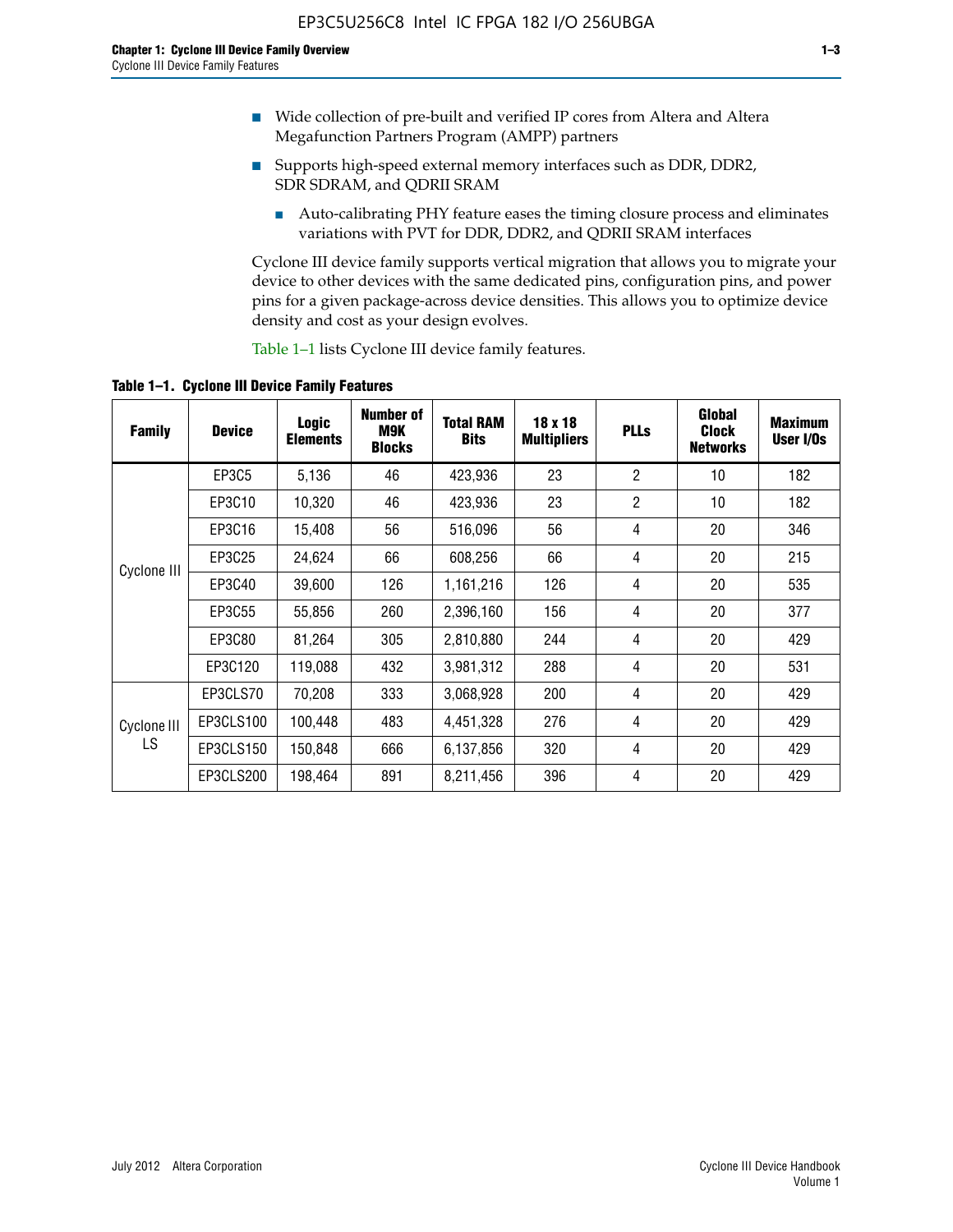Table 1–2 lists Cyclone III device family package options, I/O pins, and differential channel counts.

| <b>Family</b> | <b>Package</b> | E144 $(7)$ | M164     | <b>P240</b> | F256    | <b>U256</b>           | F324       | F484     | <b>U484</b>            | F780           |
|---------------|----------------|------------|----------|-------------|---------|-----------------------|------------|----------|------------------------|----------------|
|               | EP3C5          | 94, 22     | 4106, 28 |             | 4182,68 | 182, 68               |            |          |                        |                |
|               | EP3C10         | 94, 22     | 106, 28  |             | 182, 68 | 182, 68               |            |          |                        |                |
|               | EP3C16         | 84, 19     | 92, 23   | 160, 47     | 168, 55 | 168, 55               |            | 346, 140 | 4346, 140              |                |
| Cyclone III   | EP3C25         | 82, 18     |          | 148, 43     | 156, 54 | $\frac{1}{2}$ 156, 54 | 4215, 83   |          |                        |                |
| (8)           | EP3C40         |            |          | ,128, 26    |         |                       | $-195, 61$ | 331, 127 | 331, 127               | $-535, 227(6)$ |
|               | EP3C55         |            |          |             |         |                       |            | 327, 135 | 327, 135               | 377, 163       |
|               | EP3C80         |            |          |             |         |                       |            | 295, 113 | 295, 113               | 429, 181       |
|               | EP3C120        |            |          |             |         |                       |            | 283, 106 |                        | 531, 233       |
|               | EP3CLS70       |            |          |             |         |                       |            | 294, 113 | 294, 113               | 429, 181       |
| Cyclone III   | EP3CLS100      |            |          |             |         |                       |            | 294, 113 | $\frac{1}{2}$ 294, 113 | 429, 181       |
| LS.           | EP3CLS150      |            |          |             |         |                       |            | 226, 87  |                        | 429, 181       |
|               | EP3CLS200      |            |          |             |         |                       |            | 226, 87  |                        | 429, 181       |

**Table 1–2. Cyclone III Device Family Package Options, I/O pin and Differential Channel Counts** *(1)***,** *(2)***,** *(3)***,** *(4)***,** *(5)*

**Notes to Table 1–2:**

(1) For each device package, the first number indicates the number of the I/O pin; the second number indicates the differential channel count.

(2) For more information about device packaging specifications, refer to the Cyclone III [Package and Thermal Resistance](http://www.altera.com/support/devices/packaging/specifications/pkg-pin/dev-package-listing.jsp?device=Cyclone_III) webpage.

(3) The I/O pin numbers are the maximum I/O counts (including clock input pins) supported by the device package combination and can be affected by the configuration scheme selected for the device.

(4) All packages are available in lead-free and leaded options.

(5) Vertical migration is not supported between Cyclone III and Cyclone III LS devices.

(6) The EP3C40 device in the F780 package supports restricted vertical migration. Maximum user I/Os are restricted to 510 I/Os if you enable migration to the EP3C120 and are using voltage referenced I/O standards. If you are not using voltage referenced I/O standards, you can increase the maximum number of I/Os.

(7) The E144 package has an exposed pad at the bottom of the package. This exposed pad is a ground pad that must be connected to the ground plane on your PCB. Use this exposed pad for electrical connectivity and not for thermal purposes.

(8) All Cyclone III device UBGA packages are supported by the Quartus II software version 7.1 SP1 and later, with the exception of the UBGA packages of EP3C16, which are supported by the Quartus II software version 7.2.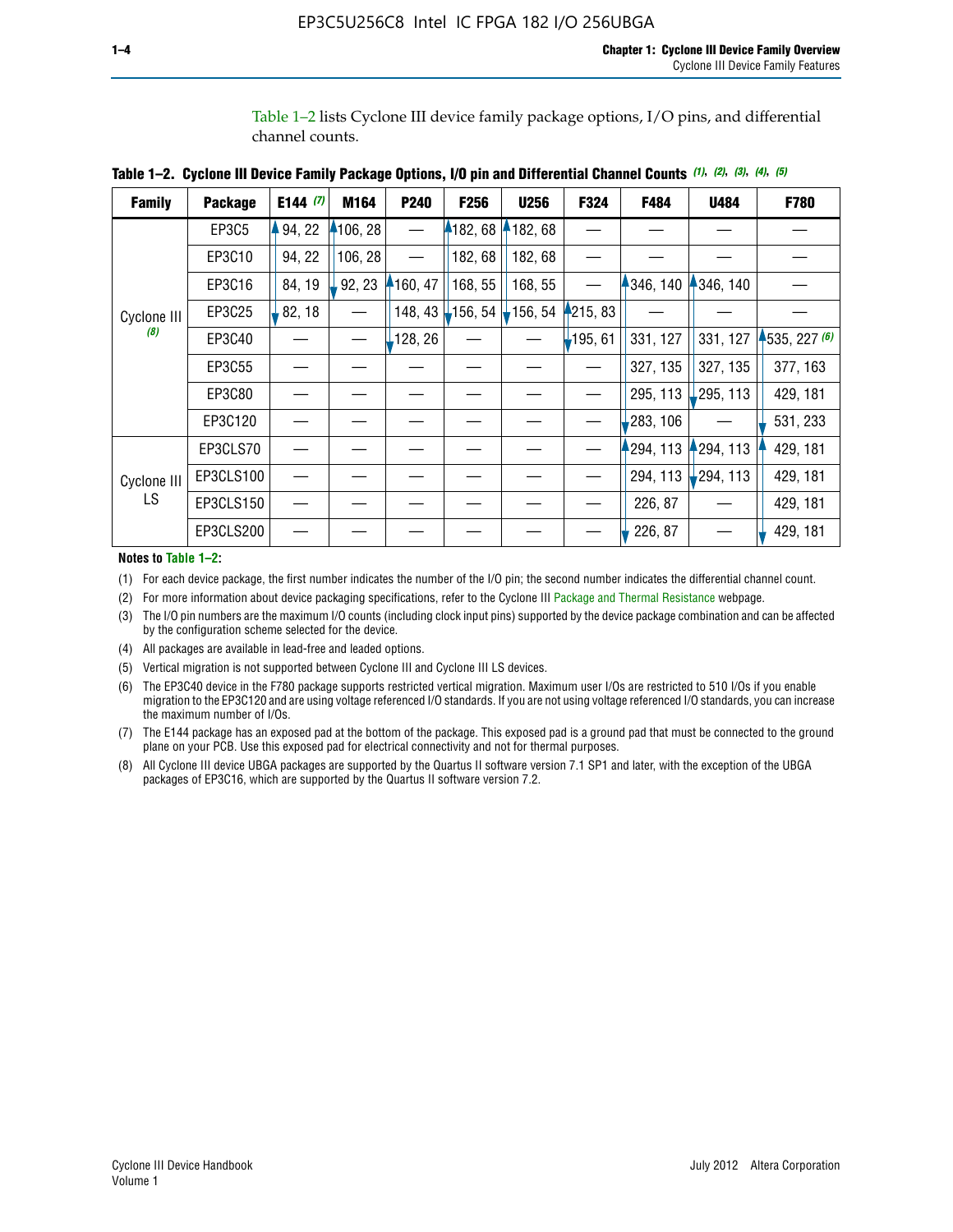Table 1–3 lists Cyclone III device family package sizes.

| <b>Family</b>  | <b>Package</b>   | Pitch (mm) | Nominal Area (mm <sup>2</sup> ) | Length x Width (mm $\times$ mm) | Height (mm) |
|----------------|------------------|------------|---------------------------------|---------------------------------|-------------|
|                | E144             | 0.5        | 484                             | $22 \times 22$                  | 1.60        |
|                | M164             | 0.5        | 64                              | $8 \times 8$                    | 1.40        |
|                | P <sub>240</sub> | 0.5        | 1197                            | $34.6 \times 34.6$              | 4.10        |
|                | F <sub>256</sub> | 1.0        | 289                             | $17 \times 17$                  | 1.55        |
| Cyclone III    | U256             | 0.8        | 196                             | $14 \times 14$                  | 2.20        |
|                | F324             | 1.0        | 361                             | $19 \times 19$                  | 2.20        |
|                | F484             | 1.0        | 529                             | $23 \times 23$                  | 2.60        |
|                | U484             | 0.8        | 361                             | $19 \times 19$                  | 2.20        |
|                | F780             | 1.0        | 841                             | $29 \times 29$                  | 2.60        |
|                | F484             | 1.0        | 529                             | $23 \times 23$                  | 2.60        |
| Cyclone III LS | U484             | 0.8        | 361                             | $19 \times 19$                  | 2.20        |
|                | F780             | 1.0        | 841                             | $29 \times 29$                  | 2.60        |

**Table 1–3. Cyclone III Device Family Package Sizes**

Table 1–4 lists Cyclone III device family speed grades.

**Table 1–4. Cyclone III Device Family Speed Grades (Part 1 of 2)**

| <b>Family</b> | <b>Device</b> | E144              | M164          | <b>P240</b>    | F <sub>256</sub>      | <b>U256</b>           | F324                  | F484                  | U484                  | <b>F780</b>       |
|---------------|---------------|-------------------|---------------|----------------|-----------------------|-----------------------|-----------------------|-----------------------|-----------------------|-------------------|
|               | <b>EP3C5</b>  | C7, C8,<br>I7, A7 | C7, C8,<br>17 |                | C6, C7,<br>C8, I7, A7 | C6, C7,<br>C8, I7, A7 |                       |                       |                       |                   |
|               | EP3C10        | C7, C8,<br>17, A7 | C7, C8,<br>17 |                | C6, C7,<br>C8, I7, A7 | C6, C7,<br>C8, I7, A7 |                       |                       |                       |                   |
|               | EP3C16        | C7, C8,<br>17, A7 | C7, C8,<br>17 | C <sub>8</sub> | C6, C7,<br>C8, I7, A7 | C6, C7,<br>C8, I7, A7 |                       | C6, C7,<br>C8, I7, A7 | C6, C7,<br>C8, I7, A7 |                   |
| Cyclone III   | EP3C25        | C7, C8,<br>17, A7 |               | C8             | C6, C7,<br>C8, I7, A7 | C6, C7,<br>C8, I7, A7 | C6, C7,<br>C8, I7, A7 |                       |                       |                   |
|               | EP3C40        |                   |               | C8             |                       |                       | C6, C7,<br>C8, I7, A7 | C6, C7,<br>C8, I7, A7 | C6, C7,<br>C8, I7, A7 | C6, C7,<br>C8, 17 |
|               | EP3C55        |                   |               |                |                       |                       |                       | C6, C7,<br>C8, 17     | C6, C7,<br>C8, 17     | C6, C7,<br>C8, 17 |
|               | EP3C80        |                   |               |                |                       |                       |                       | C6, C7,<br>C8, 17     | C6, C7,<br>C8, 17     | C6, C7,<br>C8, 17 |
|               | EP3C120       |                   |               |                |                       |                       |                       | C7, C8, I7            |                       | C7, C8,<br>17     |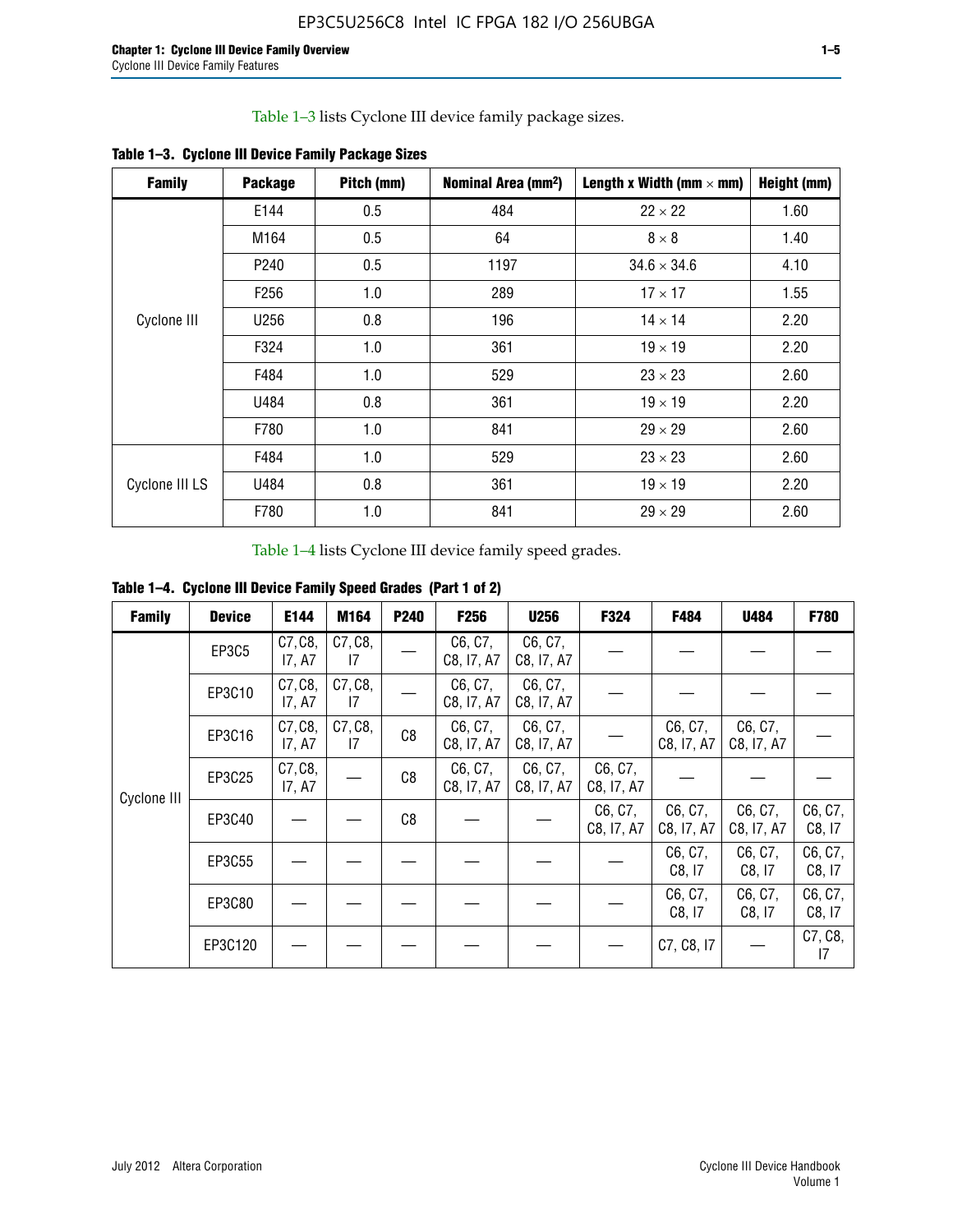| <b>Family</b> | <b>Device</b> | E144 | M164 | <b>P240</b> | <b>F256</b> | <b>U256</b> | <b>F324</b> | F484                  | U484 | <b>F780</b>   |
|---------------|---------------|------|------|-------------|-------------|-------------|-------------|-----------------------|------|---------------|
|               | EP3CLS70      |      |      |             |             |             |             | C7, C8, I7 C7, C8, I7 |      | C7, C8,       |
| Cyclone III   | EP3CLS100     |      |      |             |             |             |             | C7, C8, I7 C7, C8, I7 |      | C7, C8,       |
| LS.           | EP3CLS150     |      |      |             |             |             |             | C7, C8, I7            |      | C7, C8,<br>17 |
|               | EP3CLS200     |      |      |             |             |             |             | C7, C8, I7            |      | C7, C8,<br>17 |

**Table 1–4. Cyclone III Device Family Speed Grades (Part 2 of 2)**

Table 1–5 lists Cyclone III device family configuration schemes.

| <b>IQUIE 1-3. CACIDIIE III DEVICE FAIIIIIA CONTIGUIATION SCIIENIES</b> |                    |                       |  |  |  |
|------------------------------------------------------------------------|--------------------|-----------------------|--|--|--|
| <b>Configuration Scheme</b>                                            | <b>Cyclone III</b> | <b>Cyclone III LS</b> |  |  |  |
| Active serial (AS)                                                     |                    |                       |  |  |  |
| Active parallel (AP)                                                   |                    |                       |  |  |  |
| Passive serial (PS)                                                    |                    |                       |  |  |  |
| Fast passive parallel (FPP)                                            |                    |                       |  |  |  |
| Joint Test Action Group (JTAG)                                         |                    |                       |  |  |  |

**Table 1–5. Cyclone III Device Family Configuration Schemes**

## **Cyclone III Device Family Architecture**

Cyclone III device family includes a customer-defined feature set that is optimized for portable applications and offers a wide range of density, memory, embedded multiplier, and I/O options. Cyclone III device family supports numerous external memory interfaces and I/O protocols that are common in high-volume applications. The Quartus II software features and parameterizable IP cores make it easier for you to use the Cyclone III device family interfaces and protocols.

The following sections provide an overview of the Cyclone III device family features.

#### **Logic Elements and Logic Array Blocks**

The logic array block (LAB) consists of 16 logic elements and a LAB-wide control block. An LE is the smallest unit of logic in the Cyclone III device family architecture. Each LE has four inputs, a four-input look-up table (LUT), a register, and output logic. The four-input LUT is a function generator that can implement any function with four variables.

f For more information about LEs and LABs, refer to the *[Logic Elements and Logic Array](http://www.altera.com/literature/hb/cyc3/cyc3_ciii51002.pdf)  [Blocks in the Cyclone III Device Family](http://www.altera.com/literature/hb/cyc3/cyc3_ciii51002.pdf)* chapter.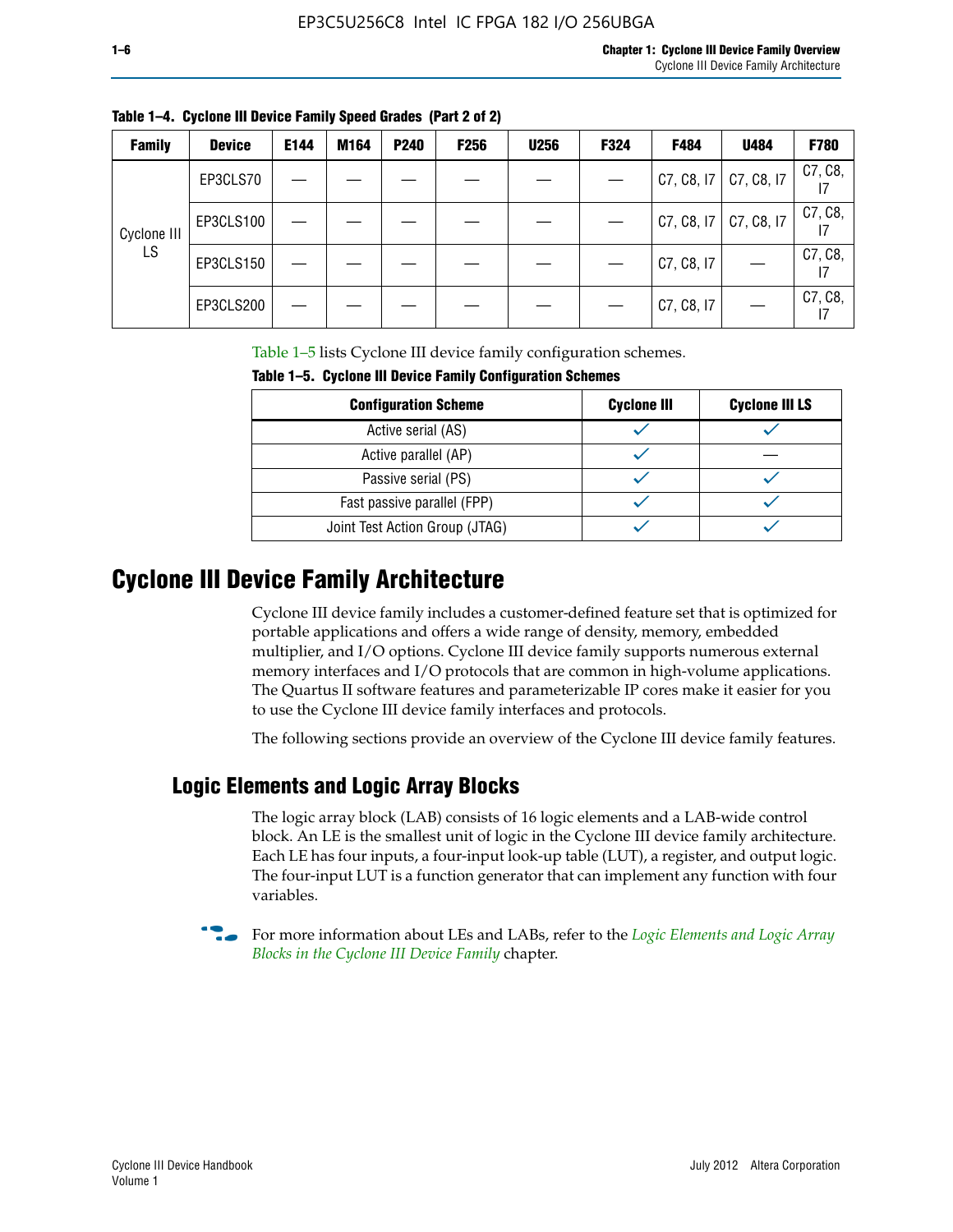#### **Memory Blocks**

Each M9K memory block of the Cyclone III device family provides nine Kbits of on-chip memory capable of operating at up to 315 MHz for Cyclone III devices and up to 274 MHz for Cyclone III LS devices. The embedded memory structure consists of M9K memory blocks columns that you can configure as RAM, first-in first-out (FIFO) buffers, or ROM. The Cyclone III device family memory blocks are optimized for applications such as high throughout packet processing, embedded processor program, and embedded data storage.

The Quartus II software allows you to take advantage of the M9K memory blocks by instantiating memory using a dedicated megafunction wizard or by inferring memory directly from the VHDL or Verilog source code.

M9K memory blocks support single-port, simple dual-port, and true dual-port operation modes. Single-port mode and simple dual-port mode are supported for all port widths with a configuration of  $\times1$ ,  $\times2$ ,  $\times4$ ,  $\times8$ ,  $\times9$ ,  $\times16$ ,  $\times18$ ,  $\times32$ , and  $\times36$ . True dual-port is supported in port widths with a configuration of  $\times$ 1,  $\times$ 2,  $\times$ 4,  $\times$ 8,  $\times$ 9,  $\times$ 16, and ×18.



**For more information about memory blocks, refer to the** *Memory Blocks in the Cyclone [III Device Family](http://www.altera.com/literature/hb/cyc3/cyc3_ciii51004.pdf)* chapter.

#### **Embedded Multipliers and Digital Signal Processing Support**

Cyclone III devices support up to 288 embedded multiplier blocks and Cyclone III LS devices support up to 396 embedded multiplier blocks. Each block supports one individual  $18 \times 18$ -bit multiplier or two individual  $9 \times 9$ -bit multipliers.

The Quartus II software includes megafunctions that are used to control the operation mode of the embedded multiplier blocks based on user parameter settings. Multipliers can also be inferred directly from the VHDL or Verilog source code. In addition to embedded multipliers, Cyclone III device family includes a combination of on-chip resources and external interfaces, making them ideal for increasing performance, reducing system cost, and lowering the power consumption of digital signal processing (DSP) systems. You can use Cyclone III device family alone or as DSP device co-processors to improve price-to-performance ratios of DSP systems.

The Cyclone III device family DSP system design support includes the following features:

- DSP IP cores:
	- Common DSP processing functions such as finite impulse response (FIR), fast Fourier transform (FFT), and numerically controlled oscillator (NCO) functions
	- Suites of common video and image processing functions
- Complete reference designs for end-market applications
- DSP Builder interface tool between the Quartus II software and the MathWorks Simulink and MATLAB design environments
- DSP development kits
- For more information about embedded multipliers and digital signal processing support, refer to the *[Embedded Multipliers in Cyclone III Devices](http://www.altera.com/literature/hb/cyc3/cyc3_ciii51005.pdf)* chapter.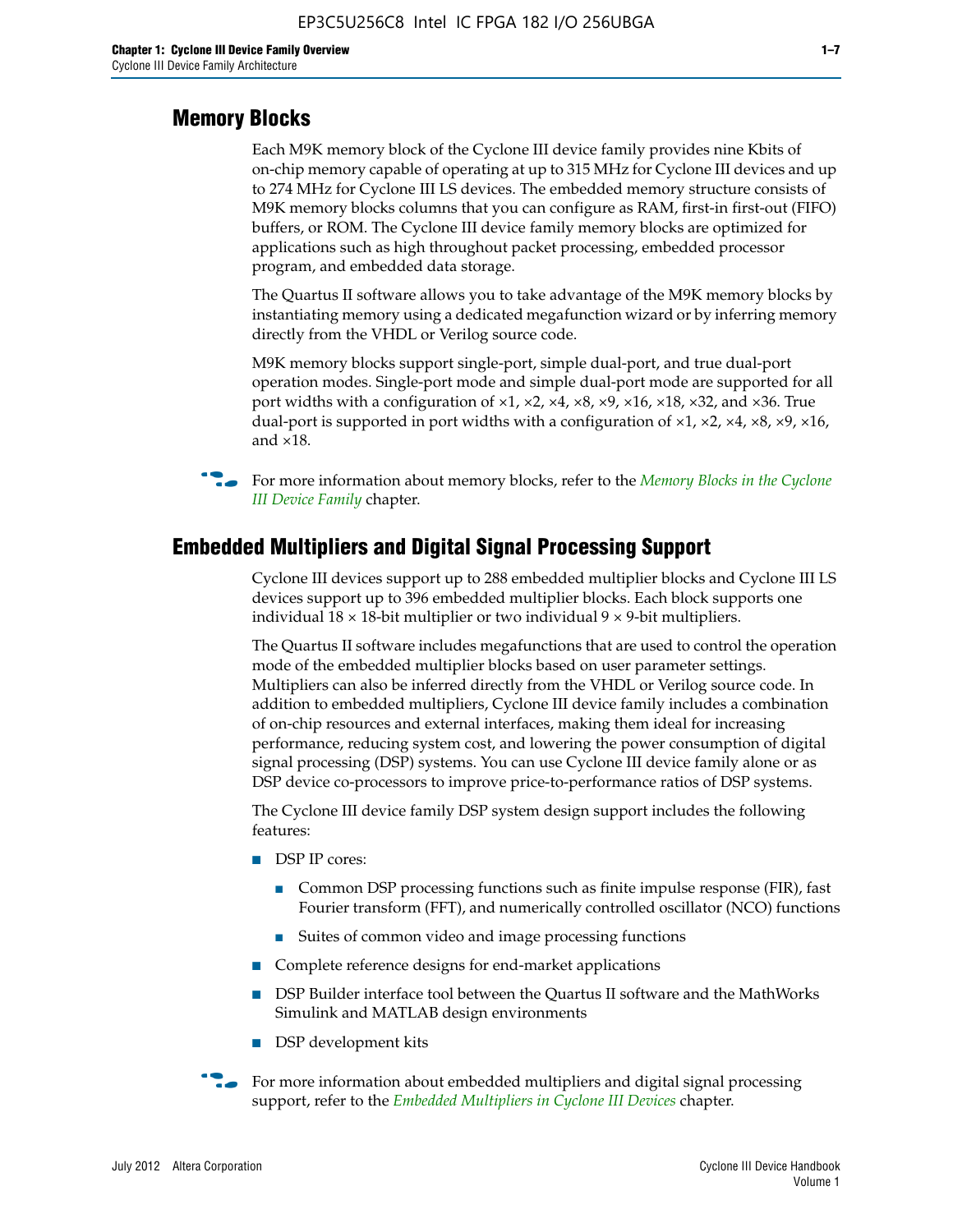#### **Clock Networks and PLLs**

Cyclone III device family includes 20 global clock networks. You can drive global clock signals from dedicated clock pins, dual-purpose clock pins, user logic, and PLLs. Cyclone III device family includes up to four PLLs with five outputs per PLL to provide robust clock management and synthesis. You can use PLLs for device clock management, external system clock management, and I/O interfaces.

You can dynamically reconfigure the Cyclone III device family PLLs to enable auto-calibration of external memory interfaces while the device is in operation. This feature enables the support of multiple input source frequencies and corresponding multiplication, division, and phase shift requirements. PLLs in Cyclone III device family may be cascaded to generate up to ten internal clocks and two external clocks on output pins from a single external clock source.

**For more PLL specifications and information, refer to the** *[Cyclone III Device Data Sheet](http://www.altera.com/literature/hb/cyc3/cyc3_ciii52001.pdf)***,** *[Cyclone III LS Device Data Sheet](http://www.altera.com/literature/hb/cyc3/cyc3_ciii52002.pdf)*, and *[Clock Networks and PLLs in the Cyclone III Device](http://www.altera.com/literature/hb/cyc3/cyc3_ciii51006.pdf)  [Family](http://www.altera.com/literature/hb/cyc3/cyc3_ciii51006.pdf)* chapters.

#### **I/O Features**

Cyclone III device family has eight I/O banks. All I/O banks support single-ended and differential I/O standards listed in Table 1–6.

| Type             | <b>I/O Standard</b>                                        |
|------------------|------------------------------------------------------------|
| Single-Ended I/O | LVTTL, LVCMOS, SSTL, HSTL, PCI, and PCI-X                  |
| Differential I/O | SSTL, HSTL, LVPECL, BLVDS, LVDS, mini-LVDS, RSDS, and PPDS |

**Table 1–6. Cyclone III Device Family I/O Standards Support** 

The Cyclone III device family I/O also supports programmable bus hold, programmable pull-up resistors, programmable delay, programmable drive strength, programmable slew-rate control to optimize signal integrity, and hot socketing. Cyclone III device family supports calibrated on-chip series termination ( $R_S$  OCT) or driver impedance matching (Rs) for single-ended I/O standards, with one OCT calibration block per side.

For more information, refer to the *[I/O Features in the Cyclone III Device Family](http://www.altera.com/literature/hb/cyc3/cyc3_ciii51007.pdf)* chapter.

### **High-Speed Differential Interfaces**

Cyclone III device family supports high-speed differential interfaces such as BLVDS, LVDS, mini-LVDS, RSDS, and PPDS. These high-speed I/O standards in Cyclone III device family provide high data throughput using a relatively small number of I/O pins and are ideal for low-cost applications. Dedicated differential output drivers on the left and right I/O banks can send data rates at up to 875 Mbps for Cyclone III devices and up to 740 Mbps for Cyclone III LS devices, without the need for external resistors. This saves board space or simplifies PCB routing. Top and bottom I/O banks support differential transmission (with the addition of an external resistor network) data rates at up to 640 Mbps for both Cyclone III and Cyclone III LS devices.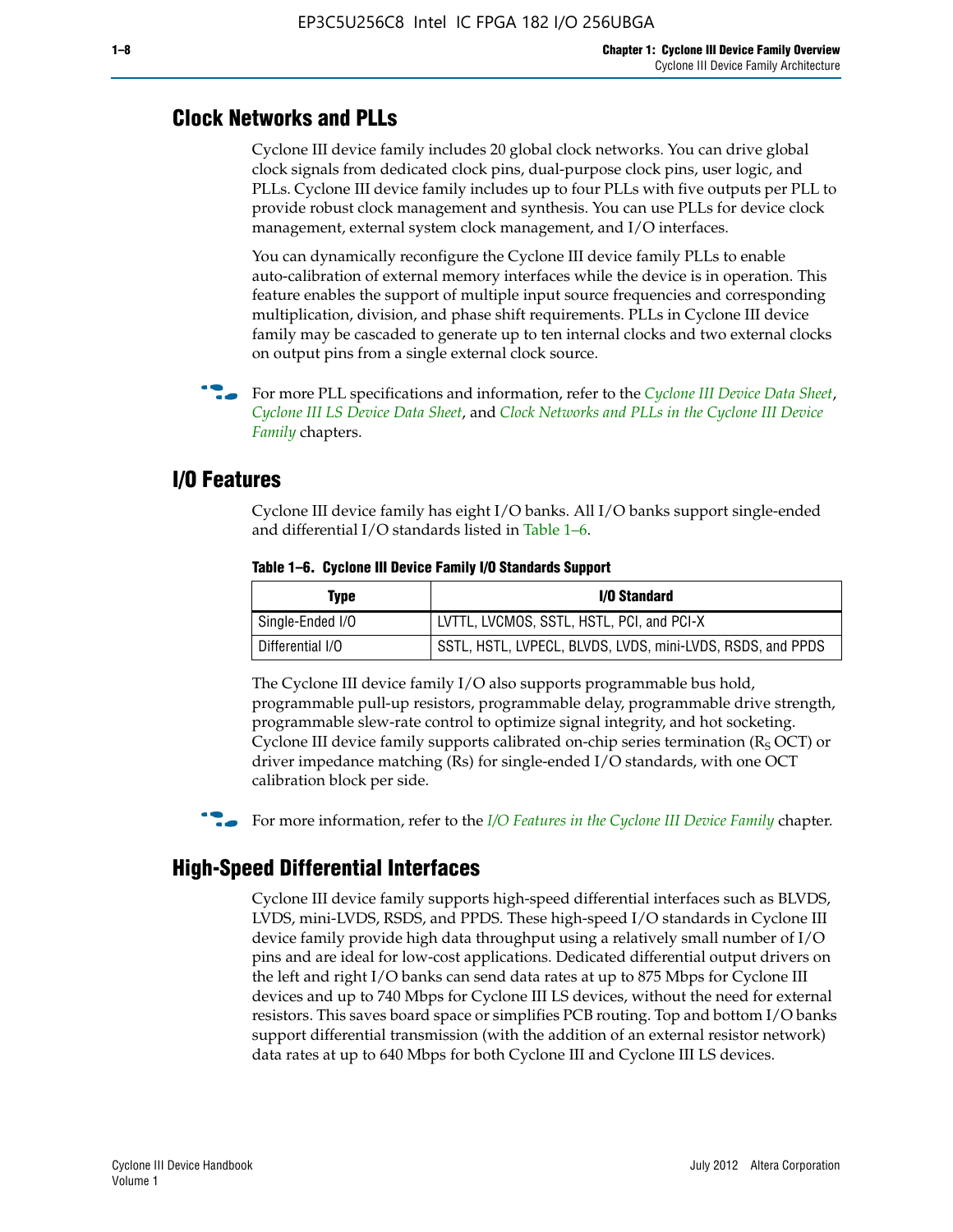**For more information, refer to the** *High-Speed Differential Interfaces in the Cyclone III* $\overline{a}$ *[Device Family](http://www.altera.com/literature/hb/cyc3/cyc3_ciii51008.pdf)* chapter.

#### **Auto-Calibrating External Memory Interfaces**

Cyclone III device family supports common memory types such as DDR, DDR2, SDR SDRAM, and QDRII SRAM. DDR2 SDRAM memory interfaces support data rates up to 400 Mbps for Cyclone III devices and 333 Mbps for Cyclone III LS devices. Memory interfaces are supported on all sides of Cyclone III device family. Cyclone III device family has the OCT, DDR output registers, and 8-to-36-bit programmable DQ group widths features to enable rapid and robust implementation of different memory standards.

An auto-calibrating megafunction is available in the Quartus II software for DDR and QDR memory interface PHYs. This megafunction is optimized to take advantage of the Cyclone III device family I/O structure, simplify timing closure requirements, and take advantage of the Cyclone III device family PLL dynamic reconfiguration feature to calibrate PVT changes.

**For more information, refer to the** *External Memory Interfaces in the Cyclone III Device [Family](http://www.altera.com/literature/hb/cyc3/cyc3_ciii51009.pdf)* chapter.

#### **Support for Industry-Standard Embedded Processors**

To quickly and easily create system-level designs using Cyclone III device family, you can select among the ×32-bit soft processor cores: Freescale®V1 Coldfire, ARM® Cortex M1, or Altera Nios® II, along with a library of 50 other IP blocks when using the system-on-a-programmable-chip (SOPC) Builder tool. SOPC Builder is an Altera Quartus II design tool that facilitates system-integration of IP blocks in an FPGA design. The SOPC Builder automatically generates interconnect logic and creates a testbench to verify functionality, saving valuable design time.

Cyclone III device family expands the peripheral set, memory, I/O, or performance of legacy embedded processors. Single or multiple Nios II embedded processors are designed into Cyclone III device family to provide additional co-processing power, or even replace legacy embedded processors in your system. Using the Cyclone III device family and Nios II together provide low-cost, high-performance embedded processing solutions, which in turn allow you to extend the life cycle of your product and improve time-to-market over standard product solutions.

 $\mathbb{I}$  Separate licensing of the Freescale and ARM embedded processors are required.

#### **Hot Socketing and Power-On-Reset**

Cyclone III device family features hot socketing (also known as hot plug-in or hot swap) and power sequencing support without the use of external devices. You can insert or remove a board populated with one or more Cyclone III device family during a system operation without causing undesirable effects to the running system bus or the board that was inserted into the system.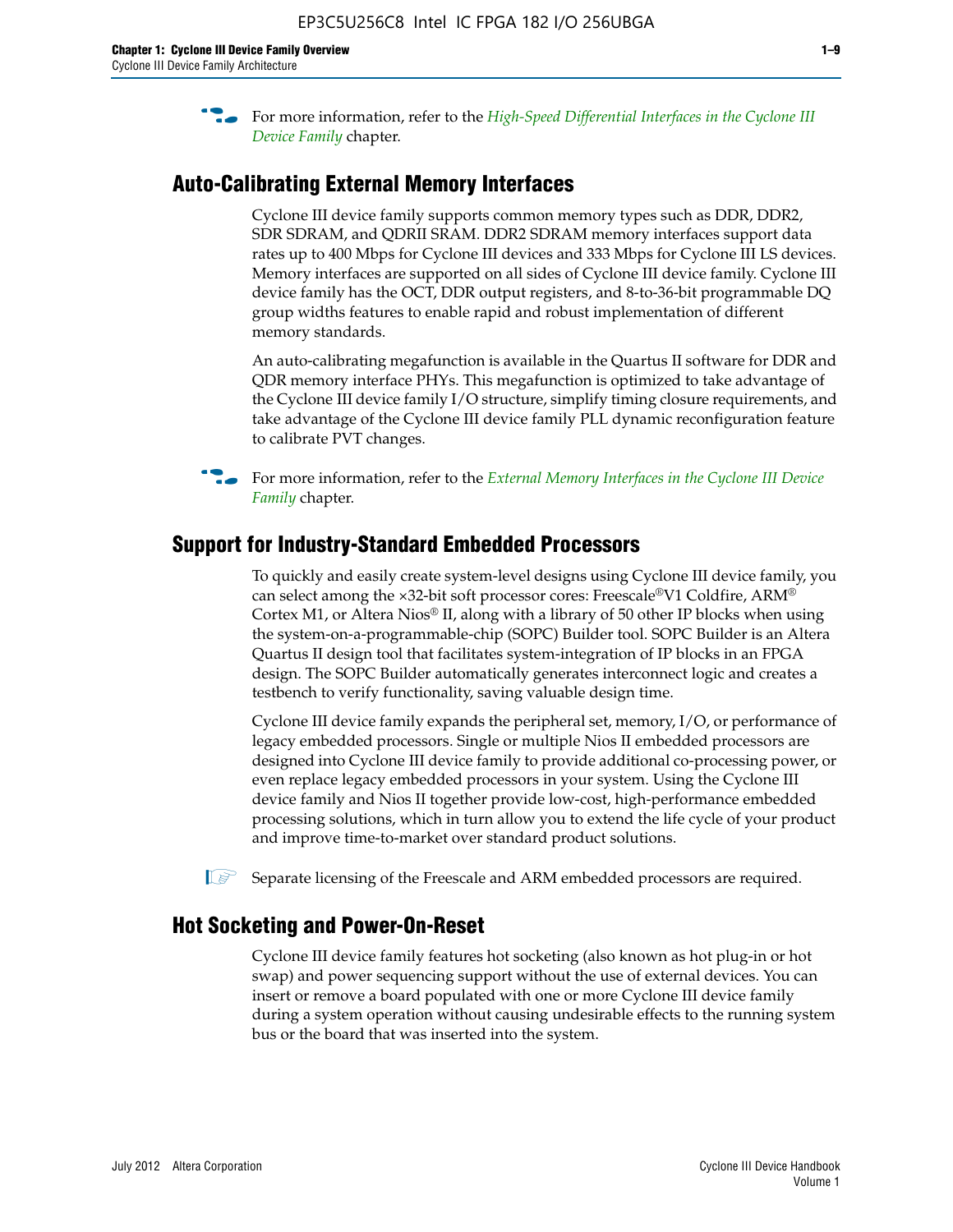The hot socketing feature allows you to use FPGAs on PCBs that also contain a mixture of 3.3-V, 2.5-V, 1.8-V, 1.5-V, and 1.2-V devices. The Cyclone III device family hot socketing feature eliminates power-up sequence requirements for other devices on the board for proper FPGA operation.

For more information about hot socketing and power-on-reset, refer to the *[Hot-Socketing and Power-on Reset in the Cyclone III Device Family](http://www.altera.com/literature/hb/cyc3/cyc3_ciii51011.pdf)* chapter.

#### **SEU Mitigation**

Cyclone III LS devices offer built-in error detection circuitry to detect data corruption due to soft errors in the CRAM cells. This feature allows CRAM contents to be read and verified to match a configuration-computed CRC value. The Quartus II software activates the built-in 32-bit CRC checker, which is part of the Cyclone III LS device.

**For more information about SEU mitigation, refer to the** *SEU Mitigation in the [Cyclone III Device Family](http://www.altera.com/literature/hb/cyc3/cyc3_ciii51013.pdf)* chapter.

#### **JTAG Boundary Scan Testing**

Cyclone III device family supports the JTAG IEEE Std. 1149.1 specification. The boundary-scan test (BST) architecture offers the capability to test pin connections without using physical test probes and captures functional data while a device is operating normally. Boundary-scan cells in the Cyclone III device family can force signals onto pins or capture data from pins or from logic array signals. Forced test data is serially shifted into the boundary-scan cells. Captured data is serially shifted out and externally compared to expected results. In addition to BST, you can use the IEEE Std. 1149.1 controller for the Cyclone III LS device in-circuit reconfiguration (ICR).

**f f**or more information about JTAG boundary scan testing, refer to the *IEEE* 1149.1 *[\(JTAG\) Boundary-Scan Testing for the Cyclone III Device Family](http://www.altera.com/literature/hb/cyc3/cyc3_ciii51014.pdf)* chapter.

#### **Quartus II Software Support**

The Quartus II software is the leading design software for performance and productivity. It is the only complete design solution for CPLDs, FPGAs, and ASICs in the industry. The Quartus II software includes an integrated development environment to accelerate system-level design and seamless integration with leading third-party software tools and flows.

The Cyclone III LS devices provide both physical and functional separation between security critical design partitions. Cyclone III LS devices offer isolation between design partitions. This ensures that device errors do not propagate from one partition to another, whether unintentional or intentional. The Quartus II software design separation flow facilitates the creation of separation regions in Cyclone III LS devices by tightly controlling the routing in and between the LogicLock regions. For ease of use, the separation flow integrates in the existing incremental compilation flow.

f For more information about the Quartus II software features, refer to the *[Quartus II](http://www.altera.com/literature/hb/qts/quartusii_handbook.pdf)  [Handbook](http://www.altera.com/literature/hb/qts/quartusii_handbook.pdf)*.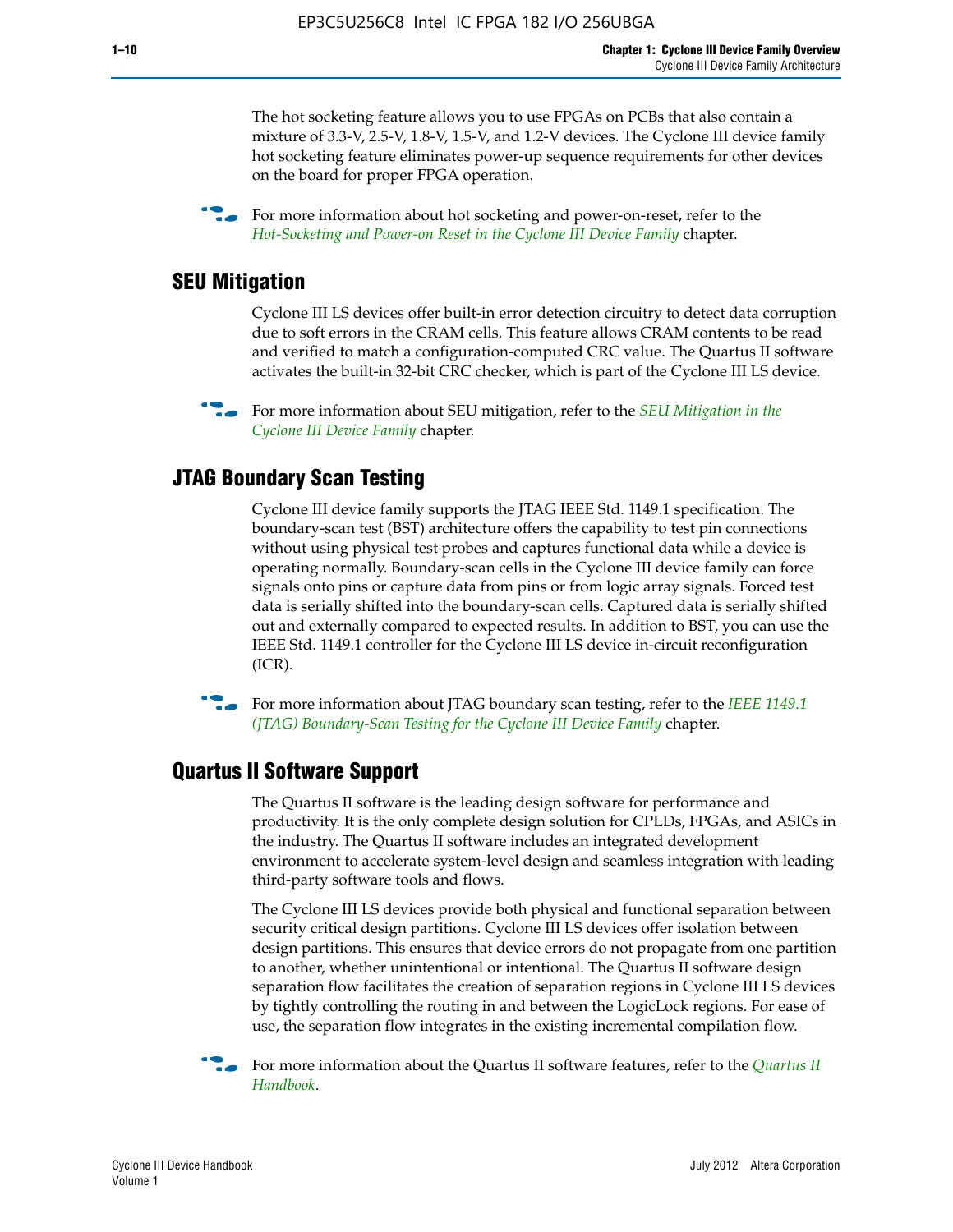### **Configuration**

Cyclone III device family uses SRAM cells to store configuration data. Configuration data is downloaded to Cyclone III device family each time the device powers up. Low-cost configuration options include the Altera EPCS family serial flash devices as well as commodity parallel flash configuration options. These options provide the flexibility for general-purpose applications and the ability to meet specific configuration and wake-up time requirements of the applications. Cyclone III device family supports the AS, PS, FPP, and JTAG configuration schemes. The AP configuration scheme is only supported in Cyclone III devices.



f For more information about configuration, refer to the *[Configuration, Design Security,](http://www.altera.com/literature/hb/cyc3/cyc3_ciii51016.pdf)  [and Remote System Upgrades in the Cyclone III Device Family](http://www.altera.com/literature/hb/cyc3/cyc3_ciii51016.pdf)* chapter.

#### **Remote System Upgrades**

Cyclone III device family offers remote system upgrade without an external controller. The remote system upgrade capability in Cyclone III device family allows system upgrades from a remote location. Soft logic (either the Nios II embedded processor or user logic) implemented in Cyclone III device family can download a new configuration image from a remote location, store it in configuration memory, and direct the dedicated remote system upgrade circuitry to start a reconfiguration cycle. The dedicated circuitry performs error detection during and after the configuration process, and can recover from an error condition by reverting to a safe configuration image. The dedicated circuitry also provides error status information. Cyclone III devices support remote system upgrade in the AS and AP configuration scheme. Cyclone III LS devices support remote system upgrade in the AS configuration scheme only.

**For more information, refer to the** *Configuration, Design Security, and Remote System [Upgrades in the Cyclone III Device Family](http://www.altera.com/literature/hb/cyc3/cyc3_ciii51016.pdf)* chapter.

#### **Design Security (Cyclone III LS Devices Only)**

Cyclone III LS devices offer design security features which play a vital role in the large and critical designs in the competitive military and commercial environments. Equipped with the configuration bit stream encryption and anti-tamper features, Cyclone III LS devices protect your designs from copying, reverse engineering and tampering. The configuration security of Cyclone III LS devices uses AES with 256-bit security key.

f For more information, refer to the *[Configuration, Design Security, and Remote System](http://www.altera.com/literature/hb/cyc3/cyc3_ciii51016.pdf)  [Upgrades in Cyclone III Device Family](http://www.altera.com/literature/hb/cyc3/cyc3_ciii51016.pdf)* chapter.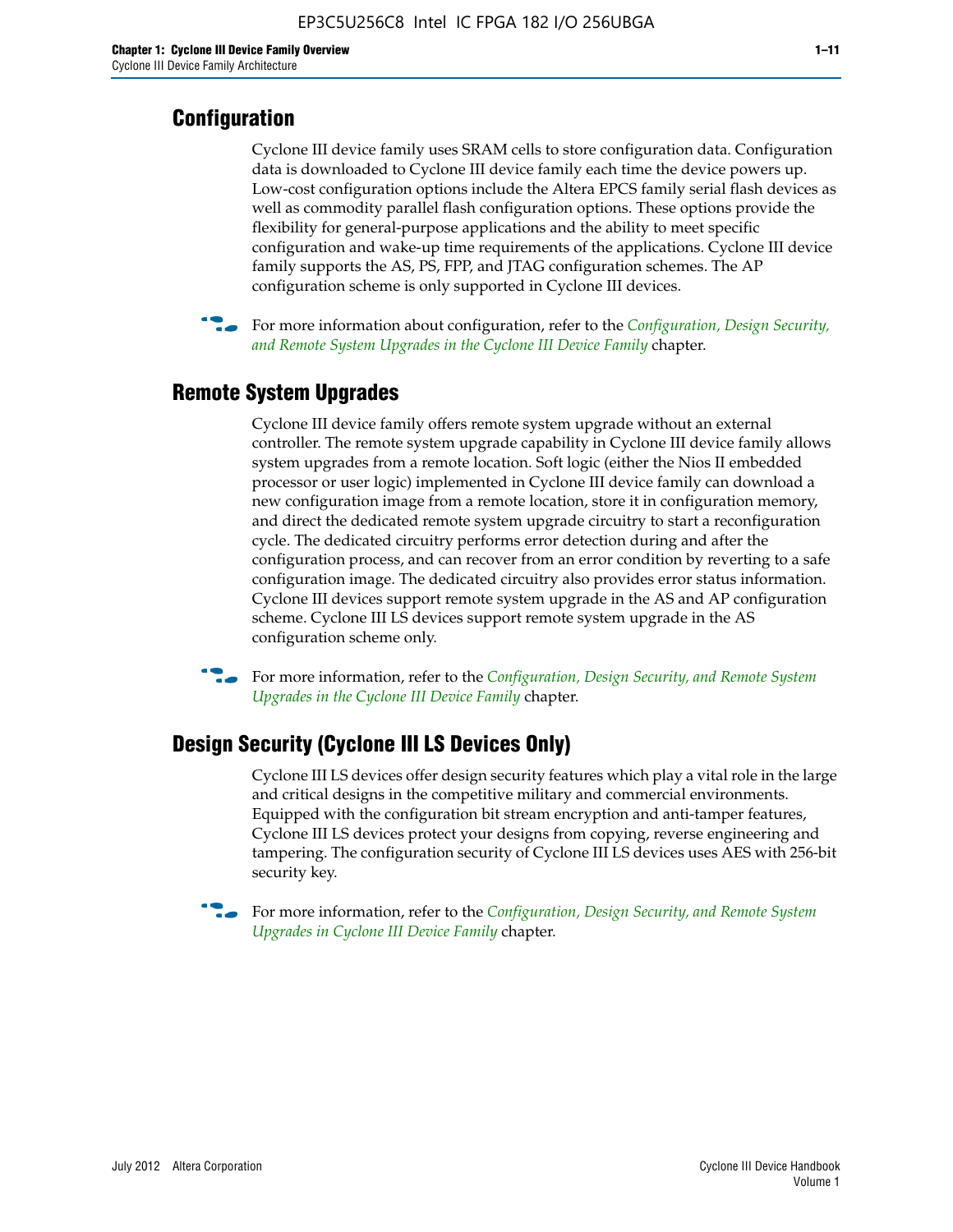## **Reference and Ordering Information**

Figure 1–1 and Figure 1–2 show the ordering codes for Cyclone III and Cyclone III LS devices.







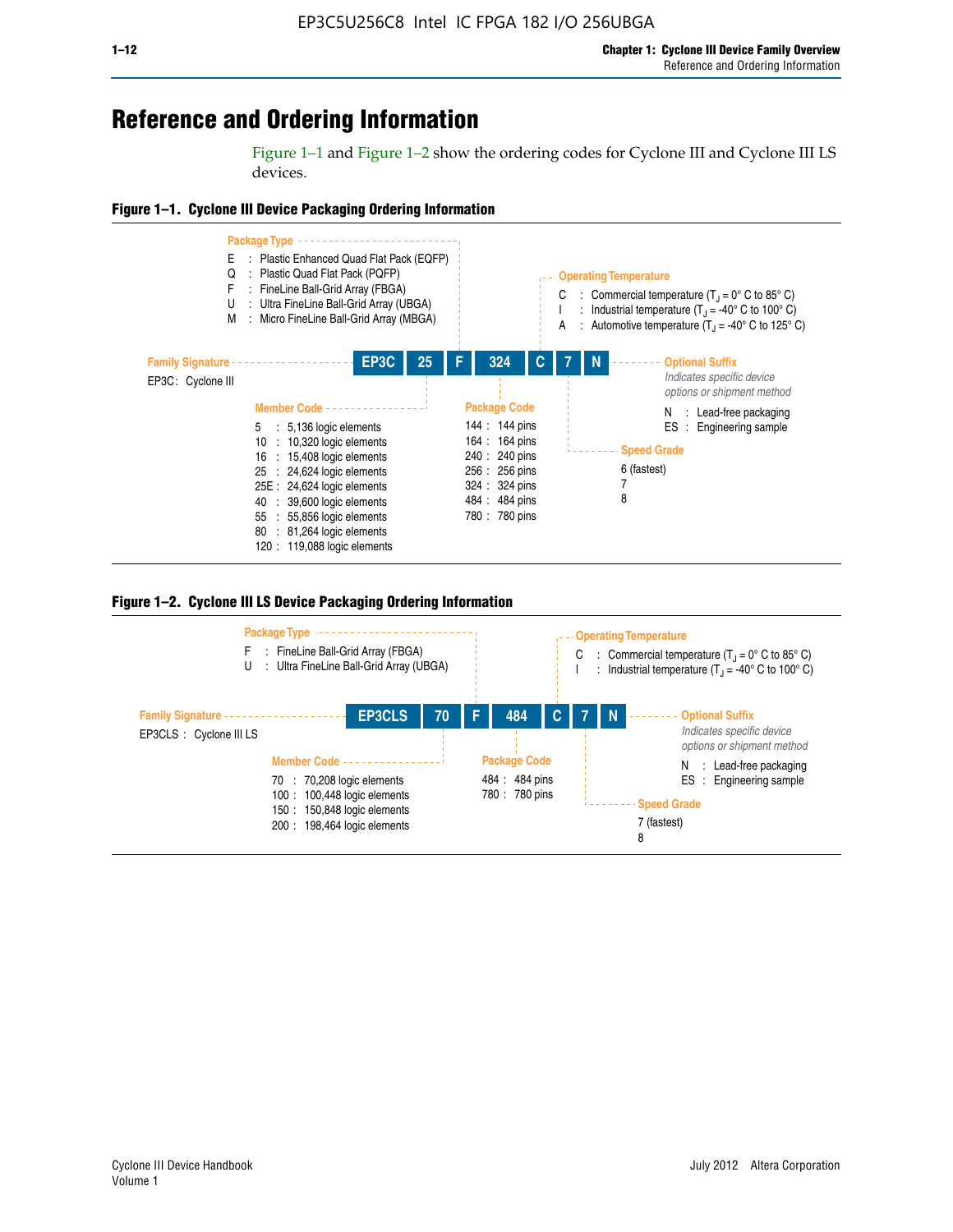## **Document Revision History**

Table 1–7 lists the revision history for this document.

|  | Table 1-7. Document Revision History |  |  |  |
|--|--------------------------------------|--|--|--|
|--|--------------------------------------|--|--|--|

| <b>Date</b>      | <b>Version</b> | <b>Changes</b>                                                                                                                                                                                                                                                                                                                                                                          |
|------------------|----------------|-----------------------------------------------------------------------------------------------------------------------------------------------------------------------------------------------------------------------------------------------------------------------------------------------------------------------------------------------------------------------------------------|
| <b>July 2012</b> | 2.4            | Updated 484 pin package code in Figure 1-1.                                                                                                                                                                                                                                                                                                                                             |
|                  |                | ■ Updated Table $1-1$ and Table $1-2$ .                                                                                                                                                                                                                                                                                                                                                 |
| December 2011    | 2.3            | ■ Updated Figure $1-1$ and Figure $1-2$ .                                                                                                                                                                                                                                                                                                                                               |
|                  |                | Updated hyperlinks.                                                                                                                                                                                                                                                                                                                                                                     |
|                  |                | Minor text edits.                                                                                                                                                                                                                                                                                                                                                                       |
| December 2009    | 2.2            | Minor text edits.                                                                                                                                                                                                                                                                                                                                                                       |
| <b>July 2009</b> | 2.1            | Minor edit to the hyperlinks.                                                                                                                                                                                                                                                                                                                                                           |
|                  |                | $\blacksquare$ Added Table 1-5.                                                                                                                                                                                                                                                                                                                                                         |
|                  |                | ■ Updated Table 1–1, Table 1–2, Table 1–3, and Table 1–4.                                                                                                                                                                                                                                                                                                                               |
| <b>June 2009</b> | 2.0            | • Updated "Introduction", "Cyclone III Device Family Architecture", "Embedded Multipliers<br>and Digital Signal Processing Support ", "Clock Networks and PLLs ", "I/O Features ",<br>"High-Speed Differential Interfaces ", "Auto-Calibrating External Memory Interfaces",<br>"Quartus II Software Support", "Configuration ", and "Design Security (Cyclone III LS<br>Devices Only)". |
|                  |                | Removed "Referenced Document" section.                                                                                                                                                                                                                                                                                                                                                  |
|                  |                | • Updated "Increased System Integration" section.                                                                                                                                                                                                                                                                                                                                       |
| October 2008     | 1.3            | Updated "Memory Blocks" section.                                                                                                                                                                                                                                                                                                                                                        |
|                  |                | • Updated chapter to new template.                                                                                                                                                                                                                                                                                                                                                      |
|                  |                | Added 164-pin Micro FineLine Ball-Grid Array (MBGA) details to Table 1-2, Table 1-3 and<br>Table $1-4$ .                                                                                                                                                                                                                                                                                |
| May 2008         | 1.2            | $\blacksquare$ Updated Figure 1-2 with automotive temperature information.                                                                                                                                                                                                                                                                                                              |
|                  |                | • Updated "Increased System Integration" section, Table 1-6, and "High-Speed Differential<br>Interfaces" section with BLVDS information.                                                                                                                                                                                                                                                |
|                  |                | Removed the text "Spansion" in "Increased System.                                                                                                                                                                                                                                                                                                                                       |
|                  |                | Integration" and "Configuration" sections.                                                                                                                                                                                                                                                                                                                                              |
|                  |                | Removed trademark symbol from "MultiTrack" in "MultiTrack Interconnect".                                                                                                                                                                                                                                                                                                                |
| <b>July 2007</b> | 1.1            | Removed registered trademark symbol from "Simulink" and "MATLAB" from "Embedded<br>Multipliers and Digital.                                                                                                                                                                                                                                                                             |
|                  |                | Signal Processing Support" section.                                                                                                                                                                                                                                                                                                                                                     |
|                  |                | Added chapter TOC and "Referenced Documents" section.                                                                                                                                                                                                                                                                                                                                   |
| March 2007       | 1.0            | Initial release.                                                                                                                                                                                                                                                                                                                                                                        |